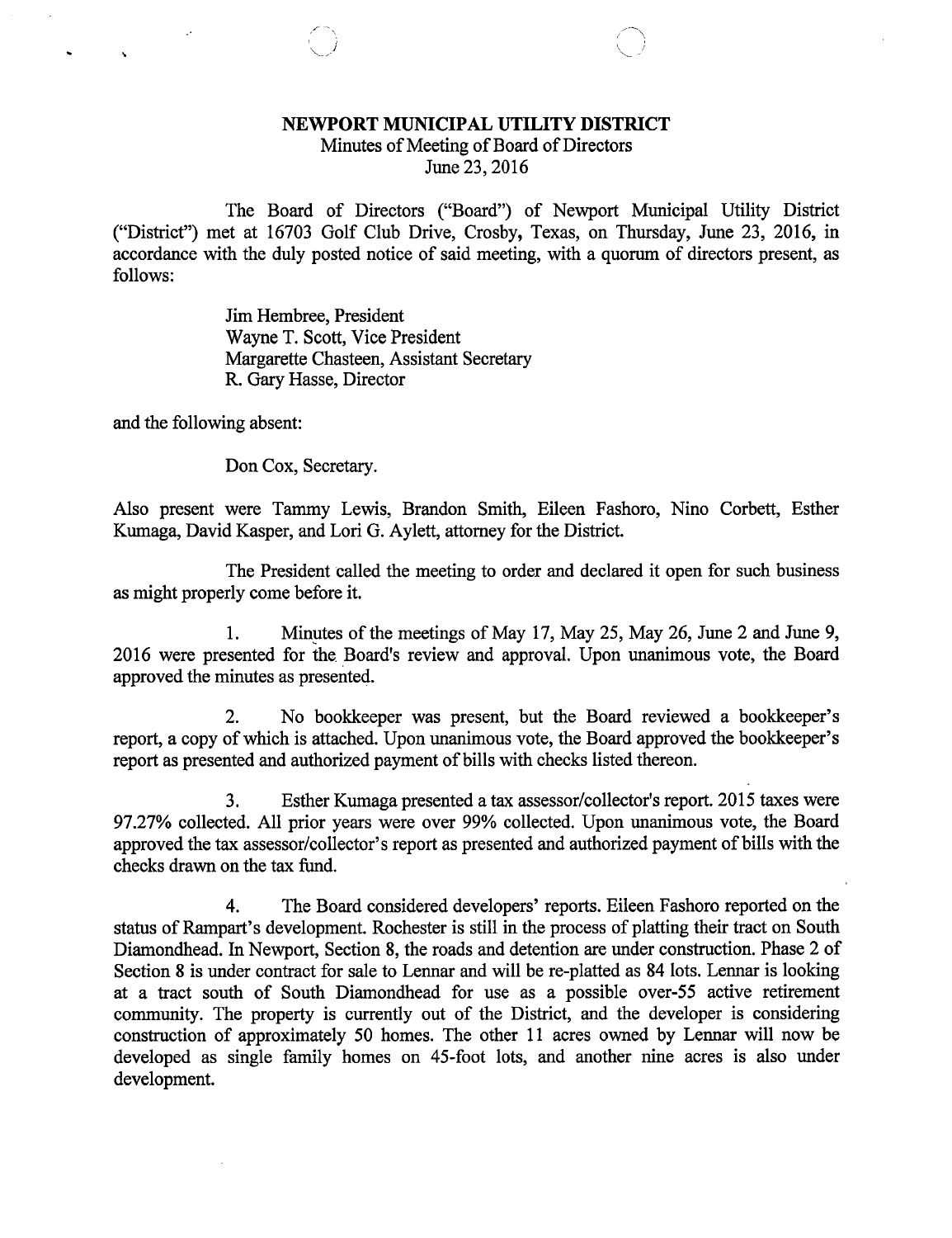5. There were no customer inquiries regarding utility service or billing.

6. Tammy Lewis presented a billing and collections report. Total current payments were \$264,199.25, while total current billing was \$233,805.40. The 30-day arrears were \$52,803.05 at the end of May, and as of today's meeting they were at \$26,068.09. There were 43 new connections in the District, of which 38 were owners and five were renters. Of those new connections, 15 were new homes, and 28 were pre-existing homes. 28 accounts were finaled, and there were 63 vacancies.

The operator next presented a report on behalf of Aggressive Waste. The garbage contractor issued six yellow tags for non-compliant household trash, and 28 yellow tags were issued for non-compliant heavy trash.

Upon unanimous vote, the Board approved the billing and collections report as presented.

7. The Board received a report regarding operations and engineering matters. The engineer is working on the renewal of the Notice of Intent (NOI) for coverage under the Texas General Permit for Stormwater Discharges Associated with Industrial Activity. The District's sewage treatment plant is required to obtain coverage under an NOI because it is over 1 million gallons per day. The engineer and operator are working on updates to the emergency preparedness plan. The engineer's input will be needed on some of the updates to the sections. The engineer has also scheduled a pre-purchase inspection for the developer reimbursement items in the District's pending bond issue.

Brandon Smith reported on operation matters. His office has updated the hurricane preparedness plan, and added current telephone numbers to the directory. The Consumer Confidence Report has been completed and will be provided via a direct link or on the District's bill. The TCEQ completed the inspection of the surface water treatment plant and found no violations. Upon unanimous vote, the Board approved distribution of the Consumer Confidence Report as required by law.

The operator reported receipt of a request from Bellows for temporary service associated with a fire hydrant. The contractor asked for services for eight months while constructing the International Union of Operating Engineers campus site. The District's rate order provides that long-term requests for temporary services cannot be granted without Board approval. The Board considered the request, and upon unanimous vote, approved the request, subject to receipt of a \$6,500 deposit for the services.

Upon unanimous vote, the Board approved the operations and engineering report as presented.

8. Lori Aylett presented an attorney's report. She had no groundwater reduction credit contracts for the Board's consideration. She provided the Board with a tentative schedule for sale of the District's bonds. Debbie Shelton suggested that the District approve a preliminary official statement at the July meeting. The bonds can be sold at the August meeting, and the bond closing will be around the time of the District's September meeting.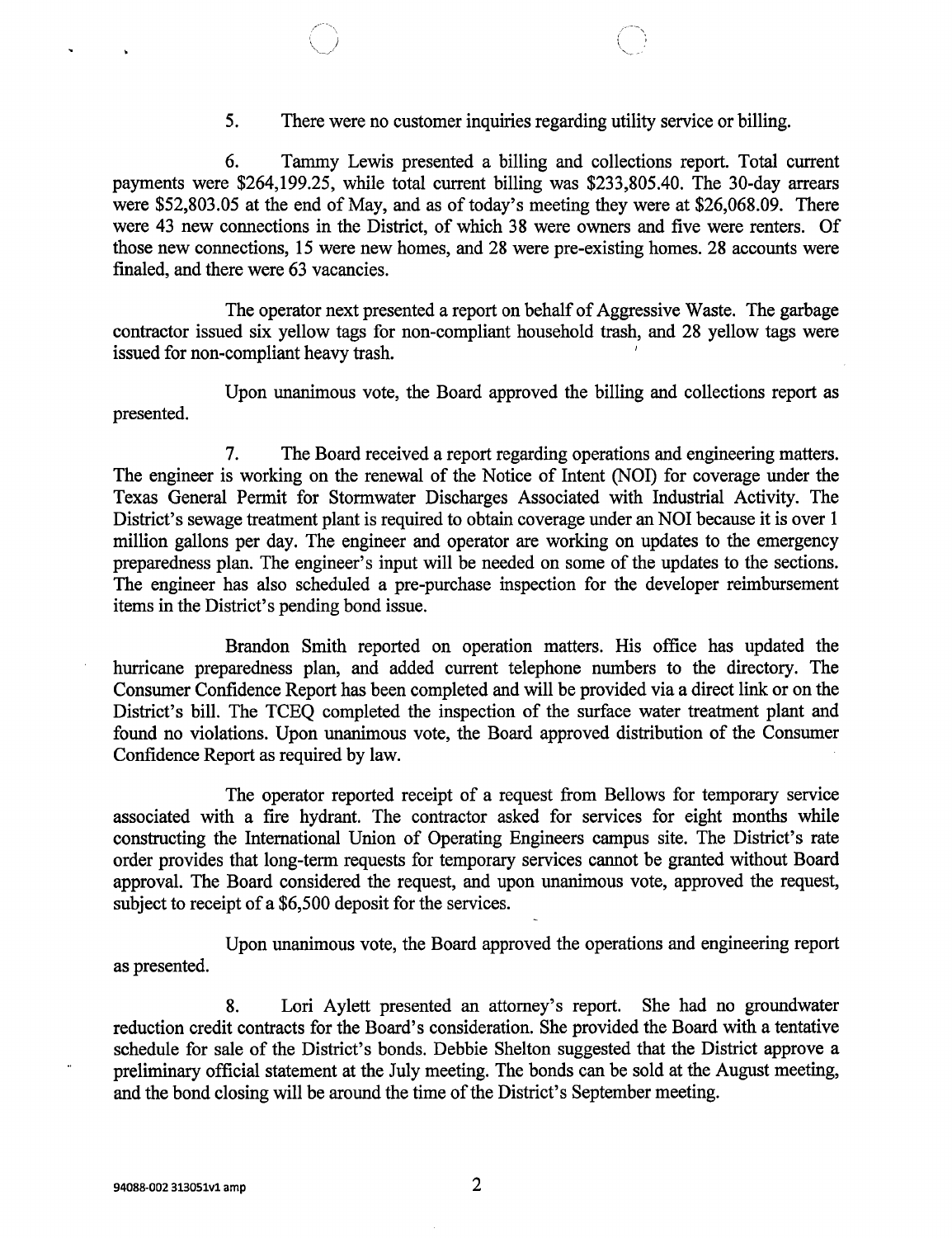The attorney presented an annual arbitrage rebate report. There were no action items for the Board's consideration, and it appears that the District is in compliance with all arbitrage / rebate regulations.

The attorney reported that the dissolution hearing for Harris County MUD No. 19 is set at the Texas Commission on Environmental Quality on August 5, 2016. The attorney published a notice of the dissolution last week and this week, as required by law.

The attorney presented a draft of a Water Supply and Groundwater Reduction Agreement with Harris County MUD No. 525. She asked that the Board and engineer review the draft. Lori Aylett's law partner, Taylor Goodall, will attend the District's July meeting. Smith, Murdaugh, Little & Bonham, L.L.P. also represents MUD 525, and Mr. Goodall is the primary contact for that district. He will be able to answer general questions of the Board. Lori Aylett will be available in August, at which time the Board can consider approval of the contract, if acceptable.

The attorney also noted that CommunityBank of Texas is requiring the District to execute a new master agreement as a condition to continuing to provide online payment services. The attorney has reviewed the agreement, and much of it is not applicable to the District's operations. However, the attorney advised that the Board should execute the agreement so that the services can continue to be provided. She will place an item on the next agenda for the Board's consideration.

9. The attorney then distributed a conflict of interest questionnaire. The Board members completed the questionnaires, noting no conflicts, and provided copies for the District's records.

10. Nino Corbett presented a developer's report. Storm sewers are 75% complete in his development. By next month, all of the underground utilities should be complete. Mr. Corbett is getting ready to plat his property. All of the property is currently in the District except for a small pie-shaped sliver. All of the property to be annexed is commercial, and the annexation documents being prepared.

11. The Board reviewed the ethics letter and update by Investment Officer Shirley McLennan. The attorney noted that annually the Investment Officer is required to disclose whether she has any personal business relationships with any entities seeking to sell an investment to the District. Ms. McLennan indicated that she had personal business relationships to disclose as indicated on the report. Upon unanimous vote, the Board approved the Investment Officer disclosure as presented and authorized its filing with the Texas Ethics Commission and in the minutes of the District, as required by law.

12. The Board discussed garbage collection service proposals. In response to the Board's previous authorization, the attorney sent a request for proposals, and the Board reviewed the proposals received. The best bid appeared to be from Best Trash, but it was noted that they do not provide large dumpster service, so that would have to be contracted separately. Director Chasteen noted that the Property Owners Association used Hodgkiss for their large dumpsters.

 $\ddot{\phantom{0}}$